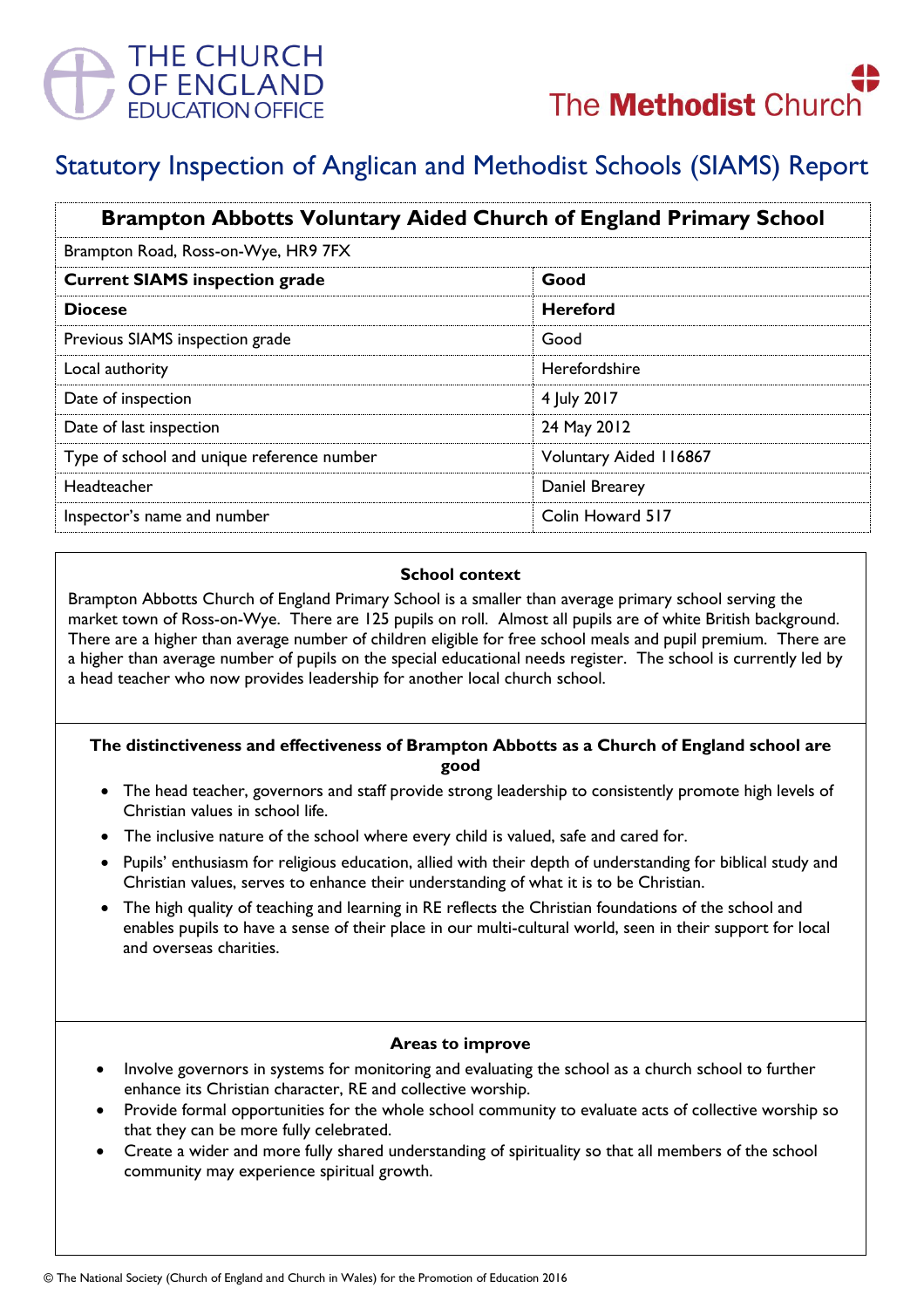# **The school, through its distinctive Christian character, is good at meeting the needs of all learners**

Christian values such as peace and hope permeate the life of this happy, caring school. Its mission statement: 'Brampton Abbotts' Christian ethos nurtures every child to reach their individual potential' encapsulates its truly inclusive nature. Parents speak of a school where pupils are happy together and where positive relationships help all children to thrive. The mutual kindness and respect between staff and pupils are clearly evident in the daily life of the school. This provides the cornerstone upon which the warmth and care of this Christian family is founded. Children behave well in lessons and when moving around the school. Pupils have a very good understanding of Christianity as part of a world faith. Pupils' understanding of diversity is enhanced by planned visits to a variety of places of worship such as a Hindu temple. Faith-based days enable individuals to explore Christianity as part of a wider faith community. Children are also exposed to a range of other Christian denominations through visits to Baptist and Catholic places of worship. Such opportunities provide for meaningful ways in which pupils are allowed to consider and develop an awareness of the multi-cultural and multi-faith nature of the world. Pupils feel safe and they enjoy learning. Pupils are reminded of the significance of their school's Christian character by the high quality of displays around the school. These serve to constantly remind children of the school's shared core values of friendship, respect, honesty and happiness. Children are proud of the posters they create to help others in the school to reflect upon the importance of the current value. Classrooms provide opportunities for reflection both in the form of visually engaging displays or through areas such as reflection tables. The school's vision states 'Brampton Abbotts will be an exceptional school where happiness is created by achievement and achievement is created by happiness'. This serves to illustrate the school's commitment to its continued future success. New members of the school community are valued and welcomed to form part of the 'Brampton Family'. This is achieved by the giving of a pebble to signify their place in Brampton Abbotts school family. Parents noted that such a gift is 'heartfelt and accepted'. This, allied with the school's open door policy, makes Brampton Abbotts a 'special place'. The school has implemented strategies to improve the attendance of vulnerable groups of pupils. These strategies have had a positive effect upon pupil attendance. This work also supports the school's success in achieving expected levels of pupils' academic progress. 'Values gems' are awarded to promote the importance of using the core Christian values. Such tangible rewards play an important role in acknowledging the pupils' drive to emulate these values. Class values books capture the children's ideas and provide a means to reflect upon their importance in their daily lives. The school has worked hard to secure its development of spirituality. This has been undertaken through whole school training on 'What Spirituality means to us'. Opportunities are provided in and around the school to extend the children's sense of spiritual awareness. However, there is currently only a limited shared understanding of this concept. Opportunities to promote a shared Christian mission between the church and school are provided for by items such as the 'Quest Club' and 'Café Church'. These provide pupils and their families with an opportunity to engage more fully with Christian teachings. The school has worked hard to make tangible its 'Christian footprint'. This now allows the children to more fully appreciate the Christian foundations on which this school's commitment is built.

# **The impact of collective worship on the school community is good**

The regular planned acts of collective worship, led by staff and the local clergy, are clearly linked to biblical study. Worship provides a focus for Christian festivals, beliefs and other faiths. The current collective worship policy is easily accessed by the school website. This indicates that worship is given a developmental part in whole school planning. The local church of St. Mary's is visited for a range of occasions and services such as at Easter. Parents value and have the opportunity to attend acts of worship. Children join in spontaneously to the guitar accompaniment as they enter worship. Candles are lit and a focus table is prominently placed in the school hall along with other worship symbols. This table displays items linked to the current value alongside pebbles given to new members of the school community. Such pebbles signify that the pupils are valued members of the 'Brampton Family'. During collective worship children are extremely well behaved, calm and respectful. They play an active role in the celebration of worship. On the day of the inspection, pupils sang eagerly and were keen to join in discussion with their peers. Pupils were still during quiet moments and these allowed them time to reflect upon the overtly core Christian value being celebrated. The whole school community lacks formal opportunities to evaluate what they have experienced and to suggest ways the worship could be improved. Pupils have an awareness of the Trinity and they are able to start to talk about this idea with some measure of understanding. Such a concept is reinforced by the lighting of a tri-wick candle during collective worship. The use of a prayer tree reminds visitors of the value placed on prayer during school life. Pupils are proud of the prayers they have created and these are available for others to read in the school's prayer book. Pupils talk of prayer as a means to 'talk to God in heaven'. Brampton Abbotts school is striving for excellence in worship and this is evident by its willingness to learn from the practice of other schools.